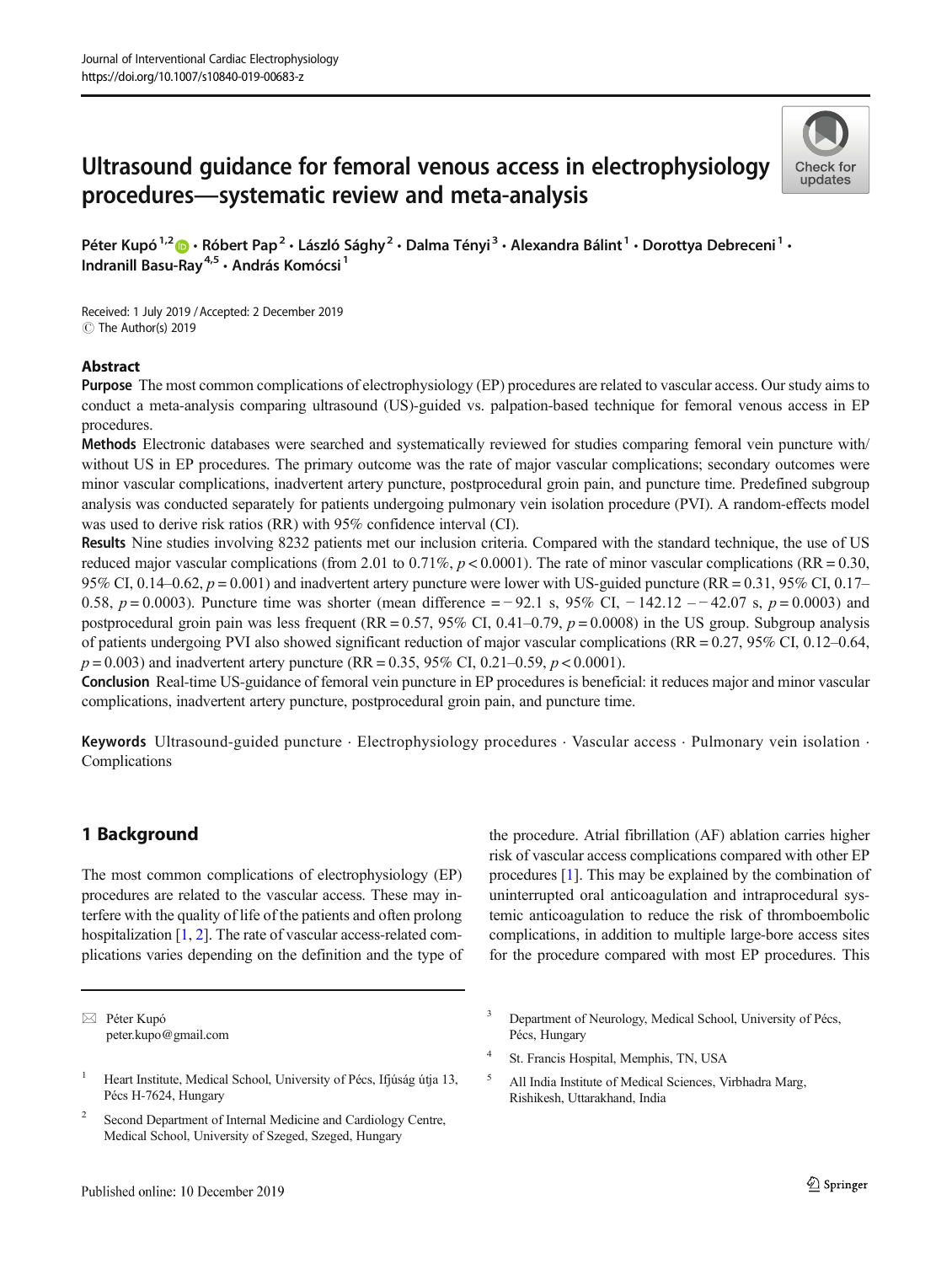exposes patients undergoing AF ablation to a higher risk of bleeding complications, ranging from 1 to 13% depending on the cohort  $[1, 3-6]$  $[1, 3-6]$  $[1, 3-6]$  $[1, 3-6]$  $[1, 3-6]$ .

Supplementing the traditional anatomy landmark-based vascular puncture, an ultrasound (US) guidance offers potential benefits including prevention of vascular access-related complications. Using an US-gel-filled sterile sleeve covered vascular probe connected to a portable ultrasonograph allows direct and real-time visualization of the inguinal region. US may clarify the anatomy of the femoral vessels and the surrounding structures and identify variations that may interfere with the success of the puncture (Fig. 1). In addition, placing the probe perpendicular over the inguinal region and the femoral vein, it is possible to follow the needle during the puncture to guide and correct its course [\[7\]](#page-6-0). US-guided femoral puncture has a short learning curve and does not interfere with the normal workflow of EP procedures [\[7](#page-6-0)]. Earlier studies reported a lower rate of inadvertent arterial puncture, a higher rate of first-pass success, and a decreased risk of complications associated with the use of US  $[8-10]$  $[8-10]$  $[8-10]$  $[8-10]$  $[8-10]$ .

A previous meta-analysis of observational trials showed a 60% and 66% reduction in major and minor vascular complications using US guidance for femoral vein access in EP procedures [[11](#page-6-0)]. Since this study, further important data including a randomized controlled trial—have been published comparing US-guided vs. standard technique [\[12](#page-6-0)].

Therefore, in the present study, we aimed to extend the earlier analyses in order to better characterize the impact of US-guidance at cannulation of the femoral vein during EP procedures.

# 2 Methods

#### 2.1 Search strategy

Electronic databases (Medline, Excerpta Medica Database (EMBASE), Cochrane Register of Controlled Trials

(CENTRAL), and Scopus) were searched for relevant articles published between January 2000 and April 2019 using a search strategy that combined text word and MeSH heading. The search string was "vascular" and "ultrasound" or "ultrasonography" and "electrophysiology or electrophysiological" or "catheter ablation." No language restriction was used. Furthermore, we extended the search with the reference lists of the relevant studies and reviews, editorials, letters, and also relevant abstracts. We performed the analyses according to the PRISMA guideline [[13\]](#page-6-0).

### 2.2 Data abstraction and statistical analysis

Both randomized controlled and observational trials regardless of their prospective/retrospective design comparing real-time US-guided to conventional, anatomical landmark and palpation-guided technique for femoral vein puncture in EP procedures were identified. Selection and data abstraction were done independently by two reviewers (P.K. and A.K.). Disagreements were resolved by consensus.

The meta-analysis was conducted by using Review Manager (RevMan) Version 5.3 software (Cochrane Collaboration, London, UK). A random-effects model was used to derive risk ratios (RR) with 95% confidence interval (CI) on dichotomous outcomes and mean difference on continuous data. Heterogeneity was tested with a chi square heterogeneity statistic for which a  $p$  value  $< 0.2$ was considered potentially heterogeneous. Consistency was assessed by the  $I^2$  statistic, which describes the percentage of total variation across studies that is due to heterogeneity rather than due to chance. Inconsistency was described as low, moderate, and high, based on  $I^2$  values of 25, 50, and 75%, respectively.

The primary outcome was the presence of major vascular complications (groin hematoma, arteriovenous fistula, and pseudoaneurysm). Hematoma was considered to be a major vascular complication if it met type 2 or higher Bleeding

Fig. 1 Illustrative examples of two-dimensional ultrasound images of the femoral vessels with expected (Panel a) and unexpected (Panel b) localization. CFA common femoral artery, CFV common femoral vein

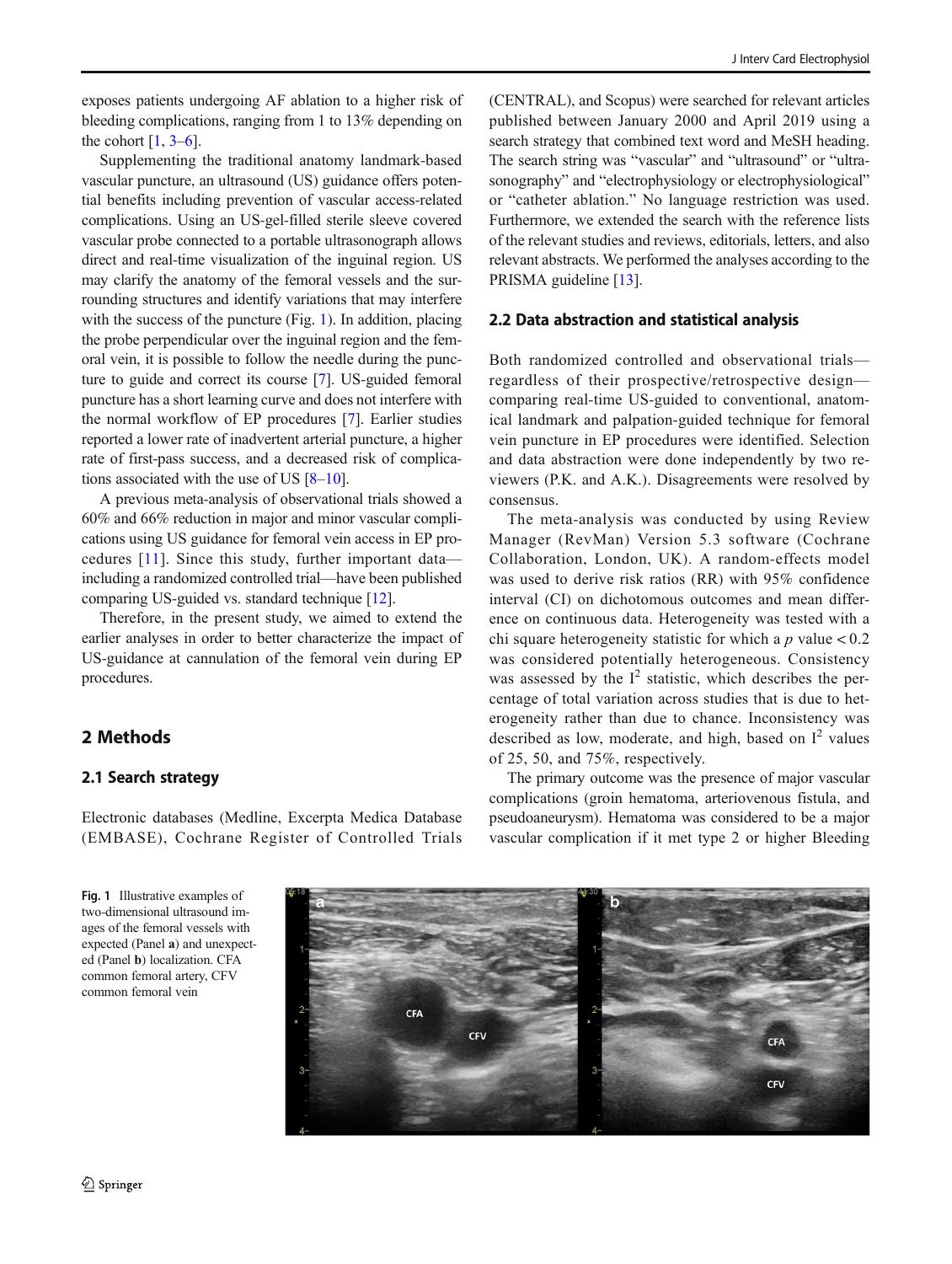<span id="page-2-0"></span>

| Table 1                                    | Study and patients' characteristics of the included trials |                     |                       |                                              |                                                                            |                                                                                                                                                                                                         |                                                                           |                      |             |                     |                                     |                                             |                                          |
|--------------------------------------------|------------------------------------------------------------|---------------------|-----------------------|----------------------------------------------|----------------------------------------------------------------------------|---------------------------------------------------------------------------------------------------------------------------------------------------------------------------------------------------------|---------------------------------------------------------------------------|----------------------|-------------|---------------------|-------------------------------------|---------------------------------------------|------------------------------------------|
| First author Year Design                   |                                                            | Procedure<br>number | Procedure<br>type     | Operators                                    | femoral vein<br>experience<br>Operators'<br>with US-<br>puncture<br>guided | US system                                                                                                                                                                                               | Puncture needle                                                           | Mean age             | Male<br>(%) | Mean<br>BMI         | thera-<br><b>AC</b><br>$(\%)$<br>ÞΥ | procedural<br>regimen<br>Peri-<br><b>AC</b> | rapy<br>the-<br>$($ %)<br>$\overline{A}$ |
| Tanaka-                                    | 2013 Single center,                                        | 3420                | PVI                   | fellows<br>EP                                | $\stackrel{\triangle}{\simeq}$                                             | Á                                                                                                                                                                                                       | 18-gauge                                                                  | MA                   | 77.6        | MA                  | $\mathbb{X}$                        | UЩ                                          | 32                                       |
| Errah-Mouni 2014 Single center<br>Esposito | retrospective                                              | 300                 | EPS/Abl               | EP fellows<br>2 Experts,<br>$\mathbf{C}$     | $\stackrel{\triangle}{\simeq}$                                             | $\lessapprox$                                                                                                                                                                                           | 18-gauge                                                                  | $64.6 \pm 17$        | 65.3        | $28.2 \pm 4.5$      | $\mathcal{L}$                       | $\Box$                                      | 3                                        |
| Wynn                                       | prospective<br>2014 Single center,                         | 309                 | PVI                   | $\lessapprox$                                | 2-week period<br>during live<br>cases                                      | Inc., WA, USA<br>S-ICUTM,<br>SonoSite<br>Fujifilm<br>SonoSite                                                                                                                                           | $\lessapprox$                                                             | $58.9 \pm 10.2$      | 72.5        | $29.6 \pm 4.6$ 100  |                                     | UЩ                                          | $\frac{4}{2}$                            |
| Rodriguez-<br>Munoz                        | prospective<br>2015 Single center,                         | 36                  | EPS/Abl               | 1 EP fellow, 3<br>Residents in<br>cardiology | 3 Procedures                                                               | Siemens Medical<br>Acuson Freestyle,<br>Solutions USA,<br>Inc., CA, USA                                                                                                                                 | ₹                                                                         | $69.3 \pm 19.4$ 69.4 |             | $26.0 \pm 4.6$ 52.7 |                                     | $\lessapprox$                               | $\lessapprox$                            |
| Sharma                                     | prospective<br>2016 Single center,                         | 720                 | EPS/Abl               | $\stackrel{\triangle}{\simeq}$               | $\mathbb{A}$                                                               | Inc., WA, USA<br>S-ICUTM,<br>SonoSite<br>Fujifilm<br>SonoSite                                                                                                                                           | $\lesssim$                                                                | $58 \pm 16$          | 53.0        | $30.0 \pm 7.05$     |                                     | $\Box$                                      | 32                                       |
| Dussault                                   | 2016 Conference<br>abstract                                | 1196                | <b>PVI/CTI</b><br>abl | fellows<br>EP                                | $\lessapprox$                                                              | $\breve{\ge}$                                                                                                                                                                                           | micropuncture<br>(manufacturer<br>MicroUltz,<br>needle<br>$\widetilde{N}$ | $61.2 \pm 10.7$ 71.5 |             | Ź                   | 100                                 | $\Box$                                      | ₹                                        |
| Yamagata                                   | randomized<br>2017 Multicenter,                            | 320                 | PVI                   | EP fellows<br>5 Experts,<br>$\circ$          | Procedures<br>$20 - 50$                                                    | Vivid I, GE Health<br>Medical, Horten,<br>Norway                                                                                                                                                        | 18-gauge                                                                  | $63.0 + 8.7$         | 61.4        | $29.6 \pm 5.2$ 100  |                                     | $\Box$                                      | ₹                                        |
| Ströker                                    | 2018 Single center                                         | 1435                | PVI                   | Experts, EP<br>fellows                       | $\stackrel{\triangle}{\simeq}$                                             | $\lessapprox$                                                                                                                                                                                           | $\mathbb{A}^{\mathsf{A}}$                                                 | $60.0 \pm 12.0$ 65.1 |             | $27.0 \pm 4.0$ 56   |                                     | 5                                           | $\overline{19}$                          |
| Mohanty                                    | 2018 Conference<br>abstract                                | 496                 | PVI                   | $\lessapprox$                                | $\lesssim$                                                                 | $\mathbb{X}^{\mathsf{A}}$                                                                                                                                                                               | $\lessapprox$                                                             | Ź                    | $\circ$     | Ź                   | 100                                 | $\Box$                                      | $\sum_{i=1}^{n}$                         |
|                                            | vein isolation; UI, uninterrupted; US, ultrasound          |                     |                       |                                              |                                                                            | Ablation; AC, anticoagulant; AP, antiplatelet; BMI, body mass index; CTI, cavotricuspid isthmus; EP, electrophysiology; EPS, electrophysiology study; I, interrupted; NA, not available; PVI, pulmonary |                                                                           |                      |             |                     |                                     |                                             |                                          |

 $\underline{\textcircled{\tiny 2}}$  Springer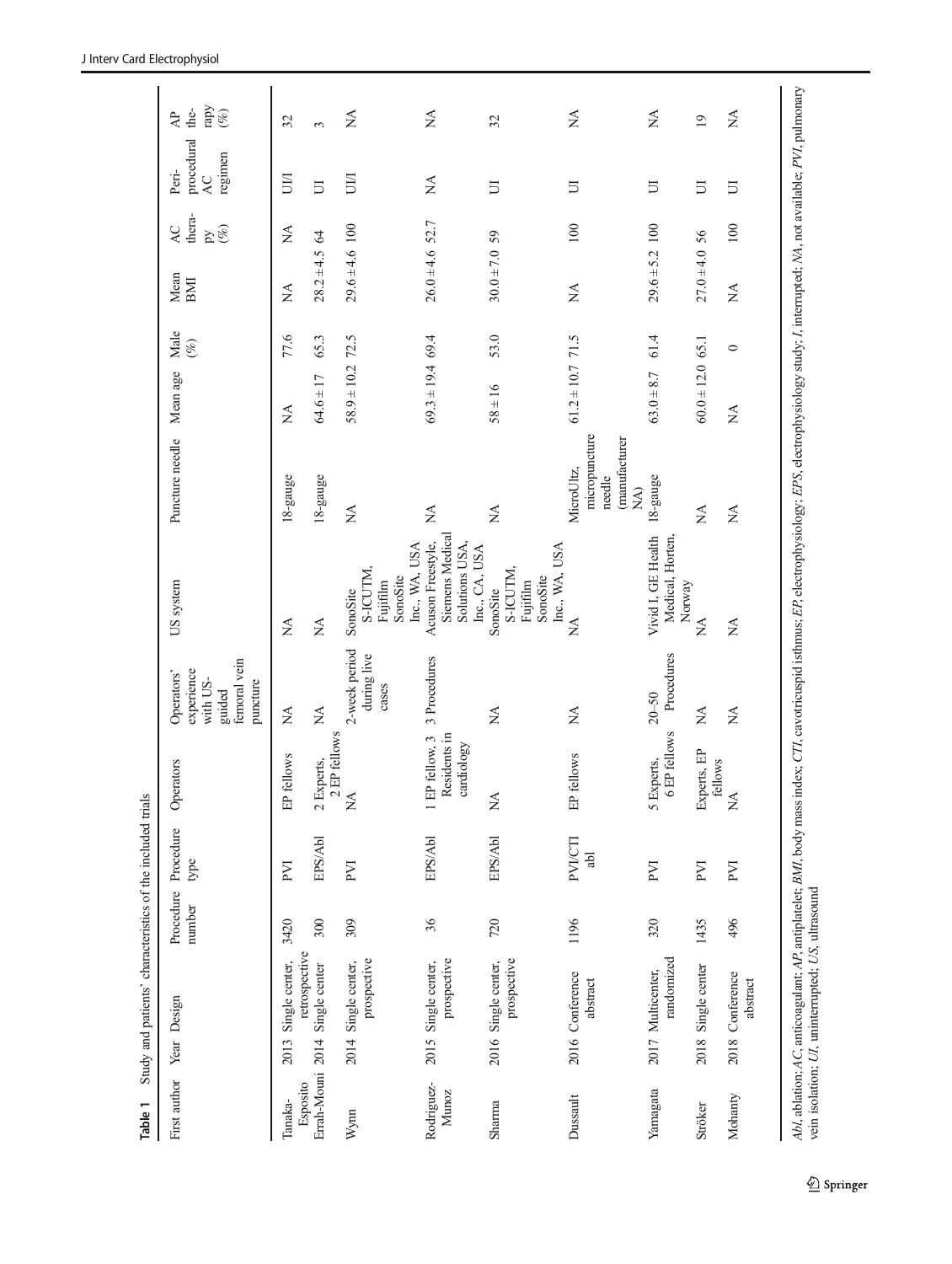Academic Research Consortium (BARC) criteria (requiring nonsurgical, medical intervention by a health care professional; leading to hospitalization or increased level of care, or prompting evaluation) [\[14\]](#page-6-0). Secondary outcomes were minor vascular complications (groin hematomas < BARC 2), inadvertent artery puncture, groin pain, and puncture time. Predefined subgroup analysis was conducted separately for patients undergoing pulmonary vein isolation (PVI) procedure. The review protocol was registered in the PROSPERO database under the registration number of CRD42019139143.

# 3 Results

Nine studies involving 8232 patients met our inclusion criteria, published between 2013 and 2018. One study was randomized and eight were observational, non-randomized (Table [1](#page-2-0)) [[12](#page-6-0), [15](#page-6-0)–[22](#page-6-0)]. The results of the literature search are summarized in Fig. 2.

Compared with the standard technique, the use of US for femoral vein puncture significantly reduced the rate of major vascular complications from 2.01 to 0.71%. Calculated from this, 71% of relative risk reduction (RR =  $0.39,95\%$  CI,  $0.17-$ 0.51,  $p < 0.0001$ , Fig. [3](#page-4-0)), the number needed to treat (NNT) was approximately 77; that is, the US-guided puncture has to be applied in 77 patients to avoid 1 major adverse event.

Risk of minor vascular complications with US guidance showed a reduction from 1.49 to  $0.45\%$  (RR = 0.30, 95%) CI,  $0.14-0.62$  $0.14-0.62$  $0.14-0.62$ ,  $p = 0.001$ , Fig. 4). The risk of inadvertent arterial puncture was reduced from 19.7 to  $5.93\%$  (RR = 0.31, 95% CI, 0.17–0.58,  $p = 0.0003$  compared with the standard group (Fig. [4\)](#page-4-0). The time required for the puncture was shorter (mean difference = − 92.1 s, 95% CI, − 142.12 – − 42.07 s,  $p = 0.0003$ , Fig. [4](#page-4-0)) and groin pain was less frequent (22.22) vs. 13.04%, RR = 0.41, 95% CI, 0.41–0.79,  $p = 0.0008$ ) in the US group (Fig. [4](#page-4-0)).

Subgroup analysis of patients undergoing PVI also showed significant reduction of major vascular complications (2.07 vs.  $0.87\%$ , RR =  $0.27$ ,  $95\%$  $95\%$  $95\%$  CI,  $0.12-0.64$ ,  $p = 0.003$ , Fig. 5) and inadvertent artery puncture (19.28 vs.  $6.52\%$ , RR = 0.29, 95% CI, 0.17–0.50,  $p = 0.00001$ , Fig. [4\)](#page-4-0). Among patients undergoing catheter ablation for AF, the NNT was 83. The evaluation of secondary outcomes in the subgroup analysis could not be performed due to the lack of data.

Based on the results of  $Chi<sup>2</sup>$  and  $I<sup>2</sup>$  tests, the sample proved to be homogenous and consistent, except for data regarding inadvertent arterial puncture, where moderate inconsistency could be detected. Funnel plot analyses showed no sign of possible publication bias.

## 4 Discussion

Our meta-analysis demonstrated that the use of US guidance for vascular access among patients undergoing EP procedures reduces the relative risk of major vascular complications by 71% compared with the standard, anatomical landmarkguided technique. In addition, US-guided femoral vein puncture significantly reduced puncture time and improved outcomes regarding minor vascular complications, inadvertent arterial puncture, and postprocedural groin pain. In the subgroup analysis of patients undergoing PVI, the rates of major vascular complications and inadvertent artery puncture were significantly lower in the US-guided group.

Procedures involving puncture of major vessels are increasingly used in various fields of medicine. This is a tendency that besides opening possible new treatment options, it also exposes patients to a certain risk for complications. Data from the American Society of Anesthesiologists Closed Claims Project database indicates that the majority of central venous catheter placement-associated complications are vascular injuries [[23\]](#page-6-0). In a previous review, the overall complication rate



Fig. 2 Flowchart of study

selection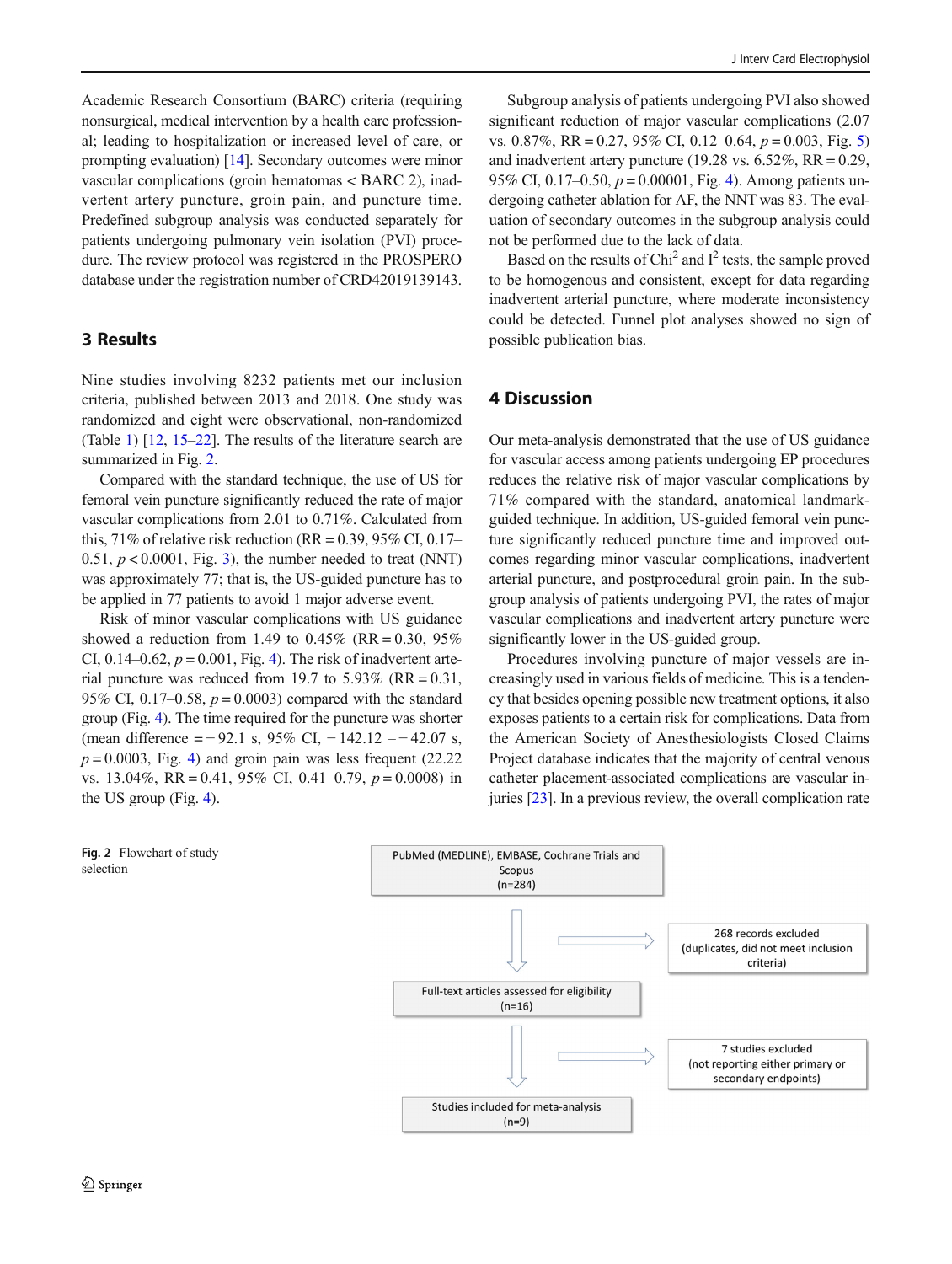<span id="page-4-0"></span>

Fig. 3 Major vascular complications. US ultrasound

reached 15% for central venous catheterization [\[24](#page-6-0)]. This high frequency is partially related to the increasing rate of interventions requiring anticoagulant and antiplatelet medications, as well as to the limitations of the conventional palpation-based puncture technique.

The anatomical orientation points-guided puncture is considered to be the standard during femoral venous access, although examining bony landmarks and femoral arterial pulsation may not be sufficient for the localization of the femoral vein in a considerable proportion of cases. An analysis of the inguinal region computed tomographic scans showed that the femoral artery overlaps the femoral vein in two-thirds of the patients [\[25\]](#page-7-0). These individual variations may lead to unsuccessful puncture or various complications if direct visualization is not performed.

The US-guided approach allows direct visualization of femoral vessels with a higher rate of successful venous puncture. An analysis of four studies comparing the US-guided to the anatomical landmarks-guided technique for femoral vein cannulation showed that the use of US is associated with improved success rate, however, in these reports there were no significant differences in the complication rates, puncture time, arterial punctures, or hematomas [\[10\]](#page-6-0). Guidelines for the Prevention of Intravascular Catheter-Related Infections—developed by a task force comprising members from the Society of Critical Care Medicine, the Society for Healthcare Epidemiology of America, and the American Society of Critical Care Anesthesiologists—recommended the use of US-guidance during central venous catheter insertions [\[26\]](#page-7-0).

Electrophysiology procedures may represent a field where the safety aspects of the central venous access site are of paramount interest. The most common major complications of EP procedures are related to vascular access. These may re-quire intervention and result in prolonged hospitalization [[1,](#page-6-0) [27,](#page-7-0) [28](#page-7-0)]. The prevalence of these complications varies depending on the type of procedure. Vascular access-related complications have been described in 0.3–0.4% of supraventricular tachycardia ablations [[1,](#page-6-0) [29](#page-7-0)], and 0.4–4.7% of premature ventricular complex/ventricular tachycardia ablations [\[1,](#page-6-0) [30,](#page-7-0) [31\]](#page-7-0). Patients undergoing AF ablation procedures experience a vascular access complication rate of 1–13% depending on the definition [\[4](#page-6-0), [5](#page-6-0), [32](#page-7-0), [33\]](#page-7-0).

Catheter ablation for AF not only has the most commonly performed ablation procedure but also has specific considerations regarding the vascular access complications [[27,](#page-7-0) [34\]](#page-7-0).

Besides the large-bore catheters and multiple access sites used for these procedures, in order to prevent ischemic complications, the recommended treatment comprises uninterrupted oral anticoagulant administration [[35\]](#page-7-0). Oral and procedural anticoagulation may augment the importance and interfere



Fig. 4 Summary of outcomes of secondary endpoints. AF atrial fibrillation. \*Mean difference (95% CI)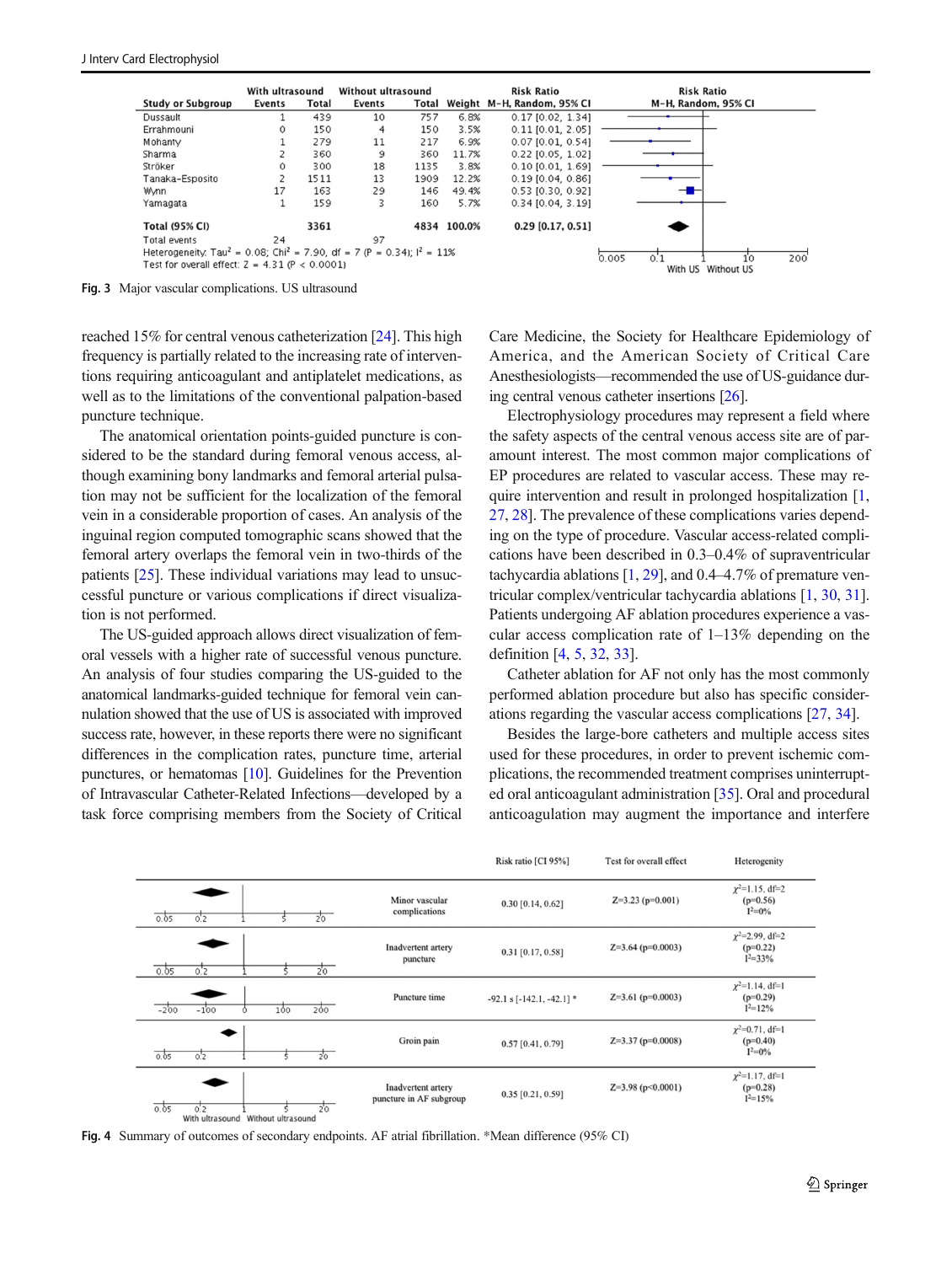<span id="page-5-0"></span>

Fig. 5 Major vascular complications in the subgroup of patients undergoing pulmonary vein isolation

with the treatment of injuries suffered during the access and result in more frequent bleeding complications [\[27](#page-7-0)].

Improving the security of the catheter ablation remains a primary goal in electrophysiology. With a potential for easy adaptation in the EP laboratory environment, vascular US offers a quick and inexpensive technique with a steep learning curve. It does not increase the duration of the procedure, moreover—as our results showed—puncture time and thus the skin-to-skin measured procedure time can be reduced. For a detailed description of technical details, we refer to the review article of Wiles et al. describing the technique of USguided femoral vein puncture with special regards to its application in the EP laboratory [[7](#page-6-0), [36\]](#page-7-0). Despite the obvious benefits, the routine use of US for femoral vein access has not been widely adopted among the electrophysiologists.

In light of the fact that the number of EP procedures is increasing, prevention of vascular access-related complications is desirable not only to improve safety outcomes but also to reduce additional costs of the management of complications [\[37\]](#page-7-0). We found that the risk reduction achievable with the USassisted approach is reasonably high and the NNT to prevent major vascular complications is relatively low, supporting its routine use during femoral vein puncture for vascular access in EP procedures.

Our findings demonstrating benefits of the US guidance for EP procedures are in line with the results of a previous metaanalysis. Sobolev et al. performed an analysis of 4 trials including a total of 4605 patients comparing US-guided femoral vein cannulation in EP procedures to the anatomical landmark-based technique. The US-guided femoral vein puncture was associated with a 60% reduction of major vascular bleeding and a 66% reduction of minor vascular complications [\[11\]](#page-6-0). Since the publication of that analysis, several observational studies were published that were allowed to characterize the effect estimates with higher statistical power. Moreover, we could include data from the only randomized, controlled trial (RCT) in this field. In the multicenter, prospective ultrasound-guided femoral vein accessibility, safety and time (ULTRA-FAST) trial, 320 patients undergoing catheter ablation for AF were randomized to US-guided vs. conventional femoral vein puncture [\[12\]](#page-6-0). The use of US was associated with preferable intraprocedural outcomes; however, there was no difference in the major complication rates presumably due to the lower-than-expected complication rate in the conventional arm.

The present meta-analysis has some limitations to be acknowledged. Firstly, only one randomized study was included and the majority of data originate from observational studies. This may introduce potential biases and/or effects of unmeasured confounders. In general, observational studies are more precise but supposed to be more subject to bias. Importantly, we found very similar outcomes in the RCT compared with the observational studies. The lack of heterogeneity in this aspect supports the fact that the treatment effects of the USguided approach are similar, independent from trial design, and not affected by potential bias.

Important differences also may exist in patient demographics that might affect outcomes and are not accounted for in this analysis. Use of a random-effects model can help mitigate the potential effect of heterogeneity and the high level of significance supports the validity of the results. Secondly, secondary outcomes were not reported by all of the included studies limiting further analysis of potential mechanisms. Finally, data regarding the operators performing the puncture and especially data on operators' previous experience with US-guided technique were also insufficient despite the probable impact of a learning curve effect.

## 5 Conclusion

In conclusion, our meta-analysis including 8232 patients demonstrated that real-time US-guidance of femoral vein puncture in EP procedures is beneficial by reducing major and minor vascular complications, inadvertent artery puncture, postprocedural groin pain, and puncture time. These data may substantiate recommendations for the routine use of US in EP procedures.

Funding information Open access funding provided by University of Pécs (PTE). This work was supported by the GINOP-2.3.3-15-2016- 00031 grant of the Hungarian Government.

#### Compliance with ethical standards

Conflict of interest The authors declare that they have no conflict of interest.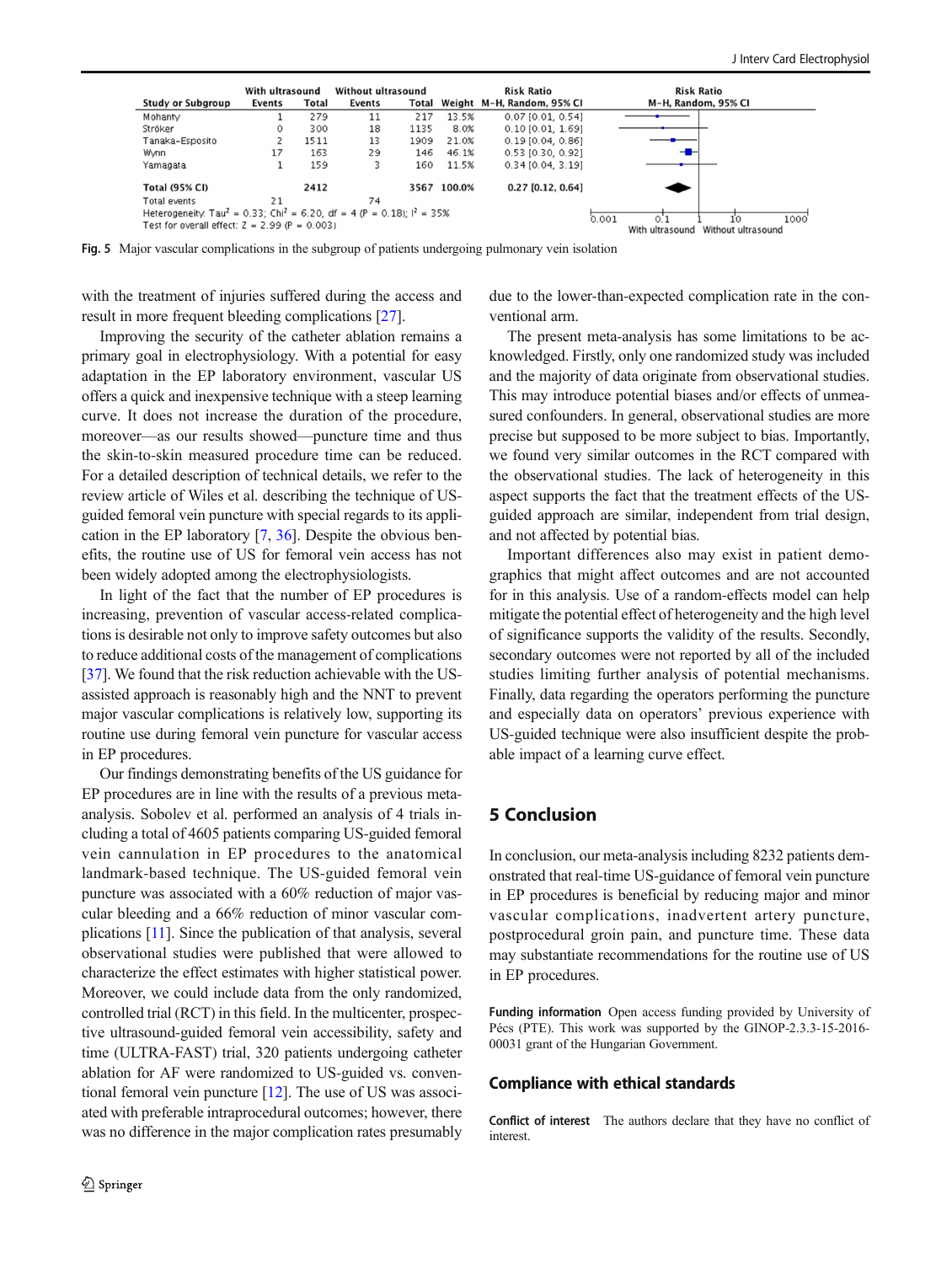<span id="page-6-0"></span>Ethical approval The study was performed in accordance with the Declaration of Helsinki and was evaluated following institutional guidelines.

Open Access This article is licensed under a Creative Commons Attribution 4.0 International License, which permits use, sharing, adaptation, distribution and reproduction in any medium or format, as long as you give appropriate credit to the original author(s) and the source, provide a link to the Creative Commons licence, and indicate if changes were made. The images or other third party material in this article are included in the article's Creative Commons licence, unless indicated otherwise in a credit line to the material. If material is not included in the article's Creative Commons licence and your intended use is not permitted by statutory regulation or exceeds the permitted use, you will need to obtain permission directly from the copyright holder. To view a copy of this licence, visit http://creativecommons.org/licenses/by/4.0/.

# References

- 1. Bohnen M, Stevenson WG, Tedrow UB, et al. Incidence and predictors of major complications from contemporary catheter ablation to treat cardiac arrhythmias. Heart Rhythm. 2011;8:1661–6. [https://](https://doi.org/10.1016/j.hrthm.2011.05.017) [doi.org/10.1016/j.hrthm.2011.05.017.](https://doi.org/10.1016/j.hrthm.2011.05.017)
- 2. Hussain SK, Eddy MM, Moorman L, Malhotra R, Darby AE, Bilchick K, et al. Major complications and mortality within 30 days of an electrophysiological procedure at an academic medical center: implications for developing national standards. J Cardiovasc Electrophysiol. 2015;26:527–31. [https://doi.org/10.1111/jce.](https://doi.org/10.1111/jce.12639) [12639](https://doi.org/10.1111/jce.12639).
- 3. Spertus JA, Kettelkamp R, Vance C, Decker C, Jones PG, Rumsfeld JS, et al. Prevalence, predictors, and outcomes of premature discontinuation of thienopyridine therapy after drug-eluting stent placement: results from the PREMIER registry. Circulation. 2006;113: 2803–9. [https://doi.org/10.1161/CIRCULATIONAHA.106.](https://doi.org/10.1161/CIRCULATIONAHA.106.618066) [618066](https://doi.org/10.1161/CIRCULATIONAHA.106.618066).
- 4. Cappato R, Calkins H, Chen SA, et al. Updated worldwide survey on the methods, efficacy, and safety of catheter ablation for human atrial fibrillation. Circ Arrhythmia Electrophysiol. 2010;3:32–8. [https://doi.org/10.1161/CIRCEP.109.859116.](https://doi.org/10.1161/CIRCEP.109.859116)
- 5. Shah RU, Freeman JV, Shilane D, et al. Procedural complications, rehospitalizations, and repeat procedures after catheter ablation for atrial fibrillation. J Am Coll Cardiol. 2012;59:143–9. [https://doi.](https://doi.org/10.1016/j.jacc.2011.08.068) [org/10.1016/j.jacc.2011.08.068.](https://doi.org/10.1016/j.jacc.2011.08.068)
- 6. Steffel J, Verhamme P, Potpara TS, et al. The 2018 European heart rhythm association practical guide on the use of non-vitamin K antagonist oral anticoagulants in patients with atrial fibrillation: executive summary. Europace. 2018. [https://doi.org/10.1093/](https://doi.org/10.1093/europace/euy054) [europace/euy054](https://doi.org/10.1093/europace/euy054).
- Wiles BM, Child N, Roberts PR. How to achieve ultrasound-guided femoral venous access: the new standard of care in the electrophysiology laboratory. J Interv Card Electrophysiol. 2017;49:3–9. [https://doi.org/10.1007/s10840-017-0227-9.](https://doi.org/10.1007/s10840-017-0227-9)
- 8. Prabhu MV, Juneja D, Gopal PB, Sathyanarayanan M, Subhramanyam S, Gandhe S, et al. Ultrasound-guided femoral dialysis access placement: a single-center randomized trial. Clin J Am Soc Nephrol. 2010;5:235–9. [https://doi.org/10.2215/CJN.](https://doi.org/10.2215/CJN.04920709) [04920709.](https://doi.org/10.2215/CJN.04920709)
- 9. Powell JT, Mink JT, Nomura JT, et al. Ultrasound-guidance can reduce adverse events during femoral central venous cannulation. J Emerg Med. 2014;46:519–24. [https://doi.org/10.1016/j.](https://doi.org/10.1016/j.jemermed.2013.08.023) [jemermed.2013.08.023](https://doi.org/10.1016/j.jemermed.2013.08.023).
- 10. Brass P, Hellmich M, Kolodziej L, et al (2015) Ultrasound guidance versus anatomical landmarks for subclavian or femoral vein catheterization. 1–83.
- 11. Sobolev M, Shiloh AL, Di Biase L, Slovut DP. Ultrasound-guided cannulation of the femoral vein in electrophysiological procedures: a systematic review and meta-analysis. Europace. 2017;19:850–5. <https://doi.org/10.1093/europace/euw113>.
- 12. Yamagata K, Wichterle D, Roubíček T, et al. Ultrasound-guided versus conventional femoral venipuncture for catheter ablation of atrial fibrillation: a multicentre randomized efficacy and safety trial (ULTRA-FAST trial). Europace. 2018;20:1107–14. [https://doi.org/](https://doi.org/10.1093/europace/eux175) [10.1093/europace/eux175](https://doi.org/10.1093/europace/eux175).
- 13. Moher D, Shamseer L, Clarke M, et al. Preferred reporting items for systematic review and meta-analysis protocols (PRISMA-P) 2015 statement. 2015;4:1–9. <https://doi.org/10.1186/2046-4053-4-1>.
- 14. Mehran R, Rao SV, Bhatt DL, Gibson CM, Caixeta A, Eikelboom J, et al. Standardized bleeding definitions for cardiovascular clinical trials: a consensus report from the bleeding academic research consortium. Circulation. 2011;123:2736–47. [https://doi.org/10.1161/](https://doi.org/10.1161/CIRCULATIONAHA.110.009449) [CIRCULATIONAHA.110.009449](https://doi.org/10.1161/CIRCULATIONAHA.110.009449).
- 15. Tanaka-Esposito CC, Chung MK, Abraham JM, Cantillon DJ, Abi-Saleh B, Tchou PJ. Real-time ultrasound guidance reduces total and major vascular complications in patients undergoing pulmonary vein antral isolation on therapeutic warfarin. J Interv Card Electrophysiol. 2013;37:163–8. [https://doi.org/10.1007/s10840-](https://doi.org/10.1007/s10840-013-9796-4) [013-9796-4.](https://doi.org/10.1007/s10840-013-9796-4)
- 16. Errahmouni A, Bun SS, Latcu DG, Saoudi N. Ultrasound-guided venous puncture in electrophysiological procedures: a safe method, rapidly learned. PACE - Pacing Clin Electrophysiol. 2014;37: 1023–8. <https://doi.org/10.1111/pace.12386>.
- 17. Wynn G, Haq I, Hung J, et al. Improving safety in catheter ablation for atrial fibrillation: a prospective study of the use of ultrasound to guide vascular access. J Cardiovasc Electrophysiol. 2014;25:680– 5. [https://doi.org/10.1111/jce.12404.](https://doi.org/10.1111/jce.12404)
- 18. Rodríguez Muñoz D, Franco Díez E, Moreno J, Lumia G, Carbonell San Román A, Segura de la Cal T, et al. Wireless ultrasound guidance for femoral venous cannulation in electrophysiology: impact on safety, efficacy, and procedural delay. PACE-Pacing Clin Electrophysiol. 2015;38:1058–65. [https://doi.org/10.1111/](https://doi.org/10.1111/pace.12670) [pace.12670.](https://doi.org/10.1111/pace.12670)
- 19. Sharma P, Padala S, Gunda S, Koneru JN, Ellenbogen KA. Vascular complications during catheter ablation of cardiac arrhythmias: a comparison between vascular ultrasound guided access and conventional vascular access. J Cardiovasc Electrophysiol. 2016;27: 1160–6. <https://doi.org/10.1111/jce.13042>.
- 20. Dussault C, Baldinger S, Tedrow UB, et al. Preventing vascular access complications for ablation on uninterrupted anticoagulation: impact of ultrasound guidance and micropuncture needle. Hear Rhythm. 2016;13:S427–514. [https://doi.org/10.1016/j.hrthm.](https://doi.org/10.1016/j.hrthm.2016.03.031) [2016.03.031.](https://doi.org/10.1016/j.hrthm.2016.03.031)
- 21. Mohanty S, Trivedi C, Gianni C, et al. P5755Real-time ultrasound guidance for venous access reduces vascular complications in women aged 75 years or older undergoing catheter ablation for atrial fibrillation under uninterrupted anticoagulation. Eur heart J. 2018;39. <https://doi.org/10.1093/eurheartj/ehy566.p5755>.
- 22. Ströker E, De Asmundis C, Kupics K, et al. Value of ultrasound for access guidance and detection of subclinical vascular complications in the setting of atrial fibrillation cryoballoon ablation. Europace. 2018;21:434–9. <https://doi.org/10.1093/europace/euy154>.
- 23. Domino KB, Bowdle TA, Posner KL, et al. Injuries and liability related to central vascular catheters. Surv Anesthesiol. 2005;49: 154–5. [https://doi.org/10.1097/01.sa.0000165245.45492.1c.](https://doi.org/10.1097/01.sa.0000165245.45492.1c)
- 24. McGee DC, Gould MK. Preventing complications of central venous catheterization. N Engl J Med. 2003;348:1123–33. [https://doi.](https://doi.org/10.1056/NEJMra011883) [org/10.1056/NEJMra011883.](https://doi.org/10.1056/NEJMra011883)